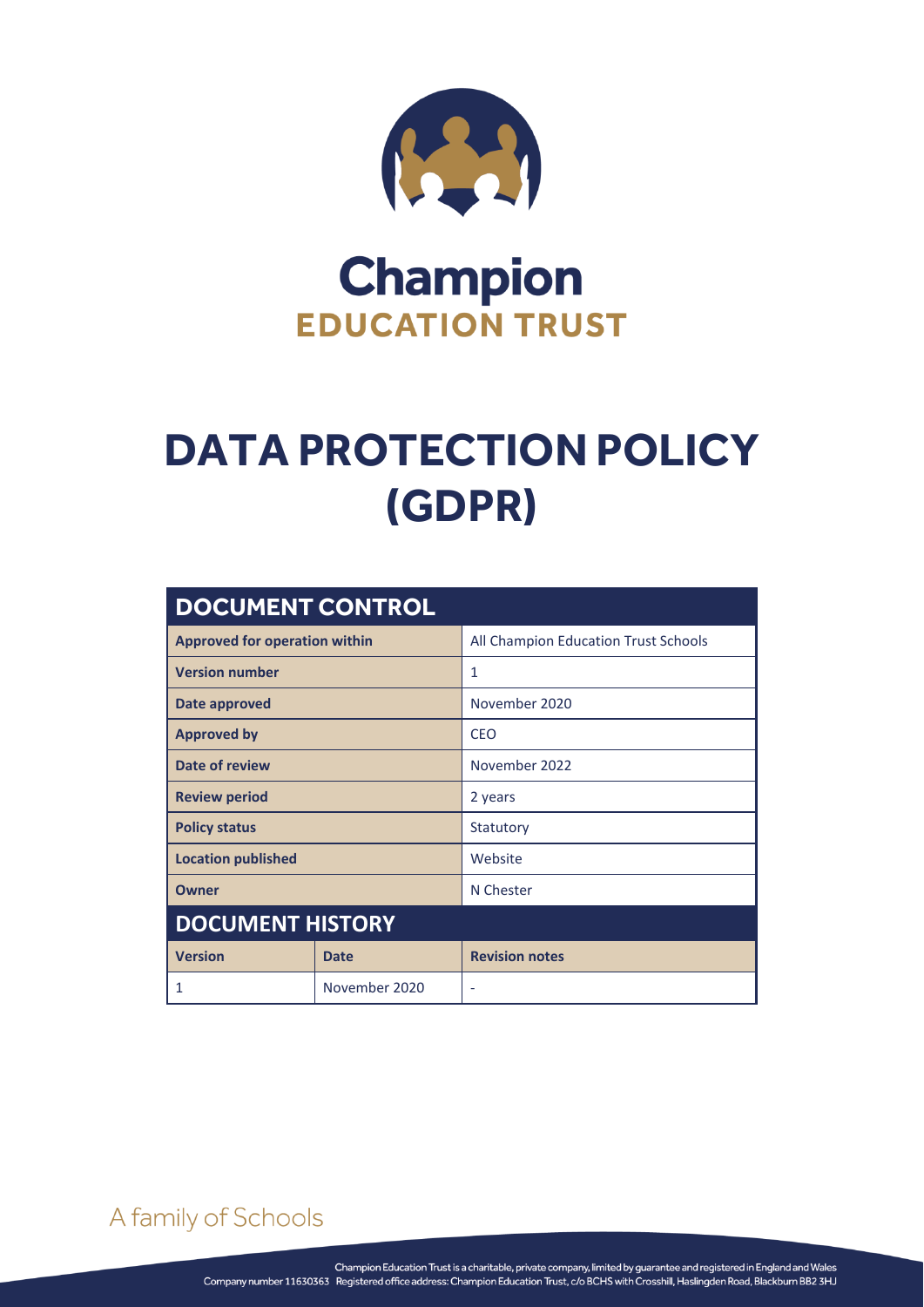# **DATA PROTECTION POLICY (GDPR)**

# **CONTENTS**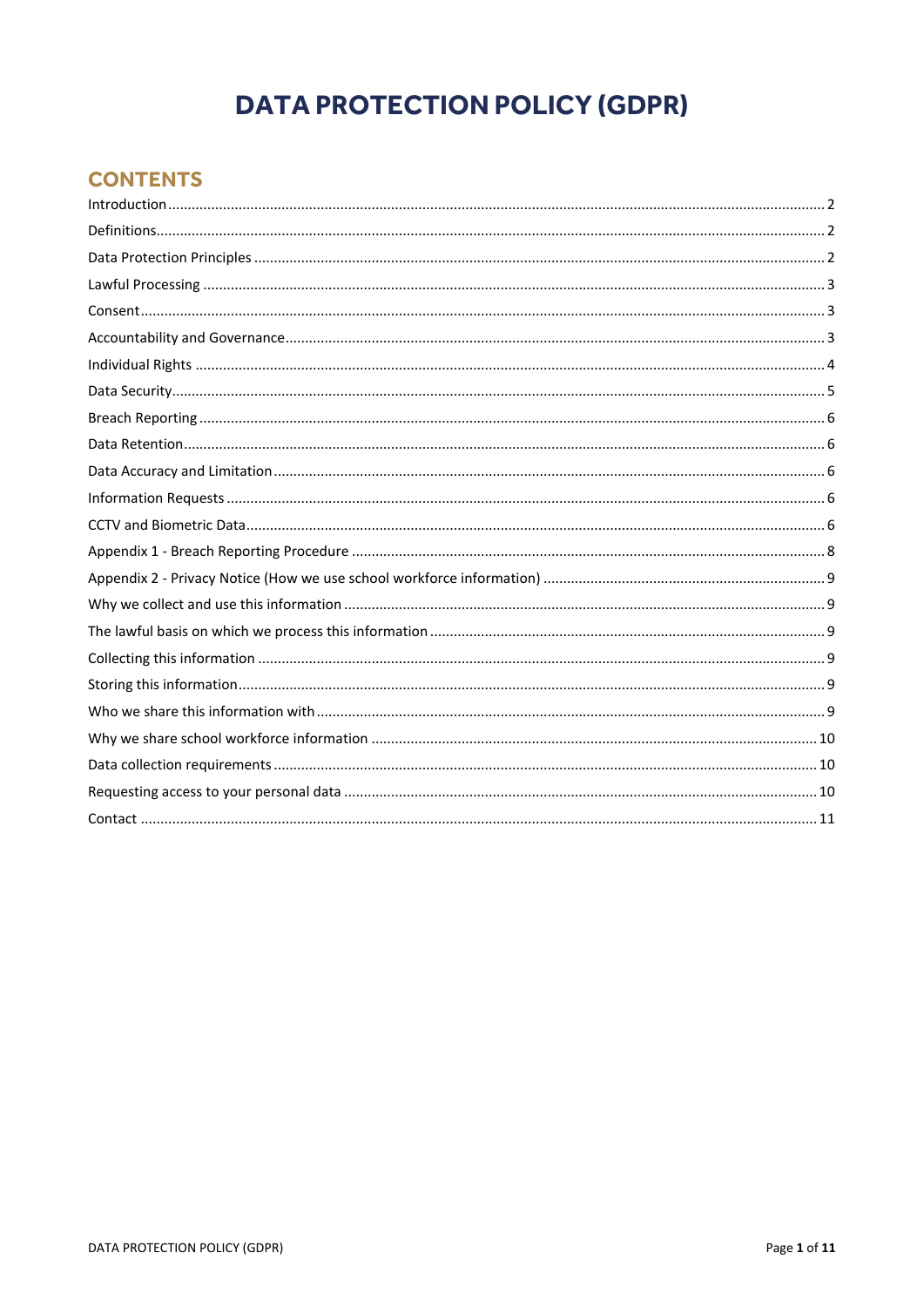# **DATA PROTECTION POLICY (GDPR)**

## <span id="page-2-0"></span>**INTRODUCTION**

Champion Education Trust and its schools collect, holds and processes personal data about students, staff, parents/carers, governors, visitors and other individuals who have contact with the school. It therefore has a number of legal obligations under the General Data Protection Regulation (GDPR) and the expected provisions of the Data Protection Act 2018 (DPA 2018) as set out in the Data Protection Bill.

Within this policy we will set out how we seek to protect personal data and ensure that employees understand the rules governing their use of personal data to which they have access in the course of their employment. This policy applies to all personal data, regardless of whether it is held in paper or electronic format.

The school is a registered data controller with the Information Commissioner and will continue to abide by the new registration arrangements. All members of staff have responsibility for how the school collects, holds and processes personal data. The policy therefore applies to all staff as well as external organisations or individuals processing data on behalf of the school. Staff who do not comply with this policy may face disciplinary action.

This policy also commits that the school will also comply with regulation 5 of the Education (Pupil Information) (England) Regulations 2005, the Protection of Freedoms Act 2012 when referring to use of biometric data and Article 8 of the Human Rights Act 1998.

# <span id="page-2-1"></span>**DEFINITIONS**

The GDPR applies to 'personal data' meaning any information relating to an identifiable person who can be directly or indirectly identified in particular by reference to an identifier. This definition provides for a wide range of personal identifiers to constitute personal data, including name, identification number, location data or online identifier, reflecting changes in technology and the way organisations collect information about people.

The GDPR refers to sensitive personal data as 'special categories of personal data'. Special category data is personal data which the GDPR says is more sensitive, and so needs more protection. For example, information about an individual's race, ethnic origin, politics, religion, trade union membership, genetics, biometrics, health, sex life or sexual orientation, are all 'special categories of personal data'.

The GDPR applies to 'controllers' and 'processors'. The school is a data controller who determines the purposes and means of processing personal data. A processor is responsible for processing personal data on behalf of a controller.

# <span id="page-2-2"></span>**DATA PROTECTION PRINCIPLES**

Under Article 5 of the GDPR, the data protection principles set out the main responsibilities for organisations. It states personal data shall be:

- a) Processed lawfully, fairly and in a transparent manner in relation to individuals.
- b) Collected for specified, explicit and legitimate purposes and not further processed in a manner that is incompatible with those purposes; further processing for archiving purposes in the public interest, scientific or historical research purposes or statistical purposes shall not be considered to be incompatible with the initial purposes.
- c) Adequate, relevant and limited to what is necessary in relation to the purposes for which they are processed.
- d) Accurate and, where necessary, kept up to date; every reasonable step must be taken to ensure that personal data that are inaccurate, having regard to the purposes for which they are processed, are erased or rectified without delay.
- e) Kept in a form which permits identification of data subjects for no longer than is necessary for the purposes for which the personal data are processed; personal data may be stored for longer periods insofar as the personal data will be processed solely for archiving purposes in the public interest, scientific or historical research purposes or statistical purposes subject to implementation of the appropriate technical and organisational measures required by the GDPR in order to safeguard the rights and freedoms of individuals.
- f) Processed in a manner that ensures appropriate security of the personal data, including protection against unauthorised or unlawful processing and against accidental loss, destruction or damage, using appropriate technical or organisational measures."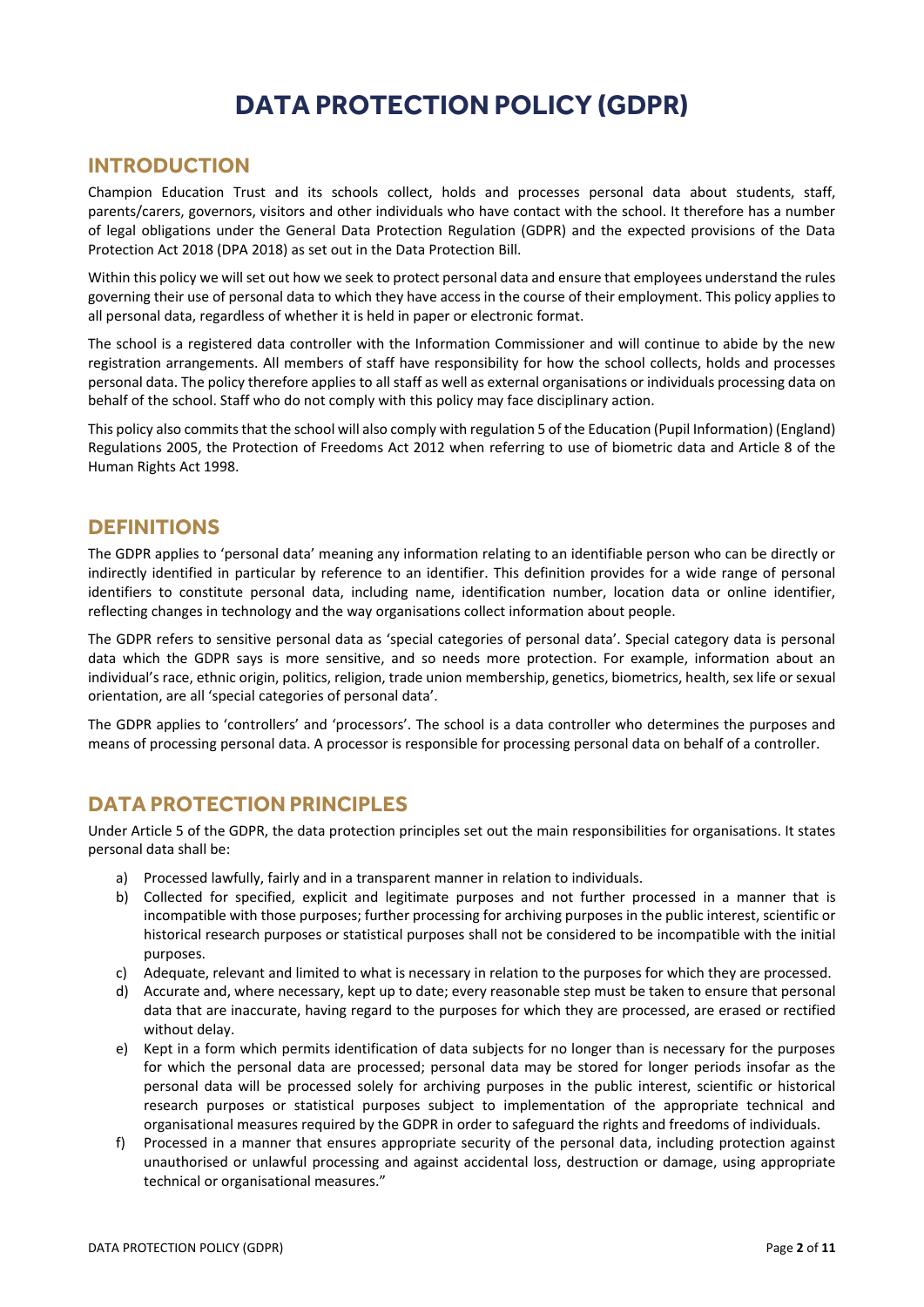Article 5(2) requires that: "the controller shall be responsible for, and be able to demonstrate, compliance with the principles."

# <span id="page-3-0"></span>**LAWFUL PROCESSING**

The first principle requires that organisations process personal data in a lawful manner. The school will only process personal data if it can meet one of the following lawful bases set out under Article 6:

(a) Consent: the individual has given clear consent for you to process their personal data for a specific purpose.

(b) Contract: the processing is necessary for a contract you have with the individual, or because they have asked you to take specific steps before entering into a contract.

(c) Legal obligation: the processing is necessary for you to comply with the law (not including contractual obligations).

(d) Vital interests: the processing is necessary to protect someone's life.

(e) Public task: the processing is necessary for you to perform a task in the public interest or for your official functions, and the task or function has a clear basis in law.

(f) Legitimate interests: the processing is necessary for your legitimate interests or the legitimate interests of a third party unless there is a good reason to protect the individual's personal data which overrides those legitimate interests.

In addition if the school wishes to process 'special category data', it will identify an additional condition for processing as set out under Article 9.

# <span id="page-3-1"></span>**CONSENT**

Where a need exists to request and receive consent of an individual prior to the collection, use or disclosure of personal data, the school is committed to seeking such consent. In all cases consent must be given by a clear affirmative act establishing a freely given, specific, informed and unambiguous indication of the data subject's wishes. The school is therefore committed to obtaining consent in the following manner:

- Consent is presented in a manner clearly distinguishable from other matters.
- The request is made in an intelligible and easily accessible form using plain language.
- Is freely given (i.e. not based on the need to conduct another processing activity).
- The date, method, validity and content of the consent is documented.
- A simple method is provided for the data subject to be able to withdraw consent at any time.

Once consent is withdrawn by the data subject, the school will cease processing data for the specified purpose without undue delay.

If the school wishes to offer information Society Services (ISS) to students it will gain parental consent for any student below the age of 13.

# <span id="page-3-2"></span>**ACCOUNTABILITY AND GOVERNANCE**

#### Data Protection Officer (DPO)

Under the GDPR it is mandatory for Local Authorities (as defined by the FOIA) to designate a Data Protection Officer (DPO). The DPO's minimum tasks are defined in Article 39:

- To inform and advise the organisation and its employees about their obligations to comply with the GDPR and other data protection laws.
- To monitor compliance with the GDPR and other data protection laws, including managing internal data protection activities, advise on data protection impact assessments; train staff and conduct internal audits.
- To be the first point of contact for supervisory authorities.

The contact details for our designated DPO are: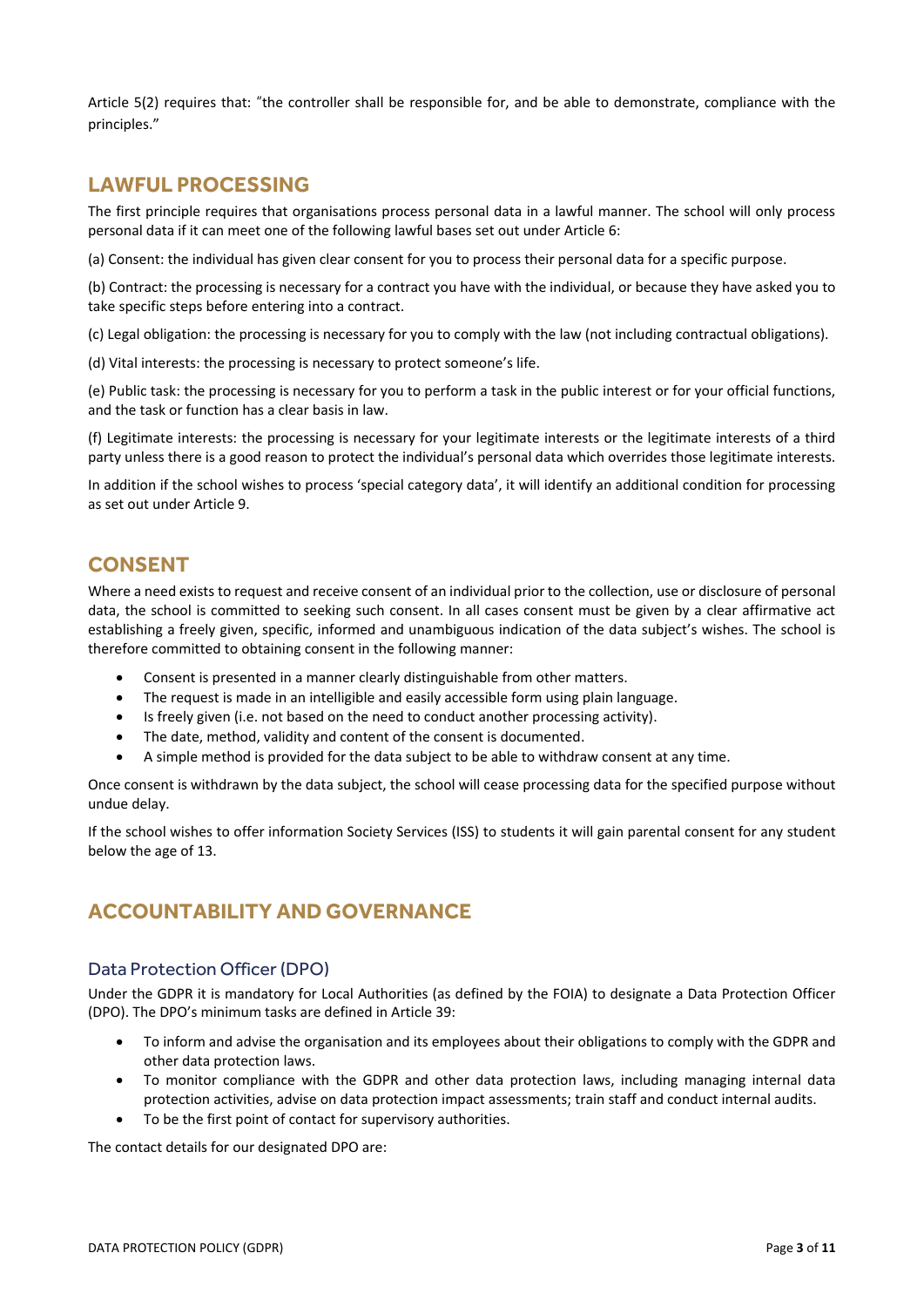#### **Lee Gardiner, Data Protection Officer**

**Blackburn Town Hall (G Floor), Blackburn, BB1 7DY o[r Schools.IG@blackburn.gov.uk](mailto:Schools.IG@blackburn.gov.uk)**

Staff should contact the DPO if they have any queries about this policy, data protection law, data retention or the security of personal data. The DPO can also be contacted directly if members of staff have any concerns that this policy is not being adhered to.

#### Register of Processing Activities (RoPA)

The school is required to maintain records of activities related to higher risk processing of personal data. The school can confirm it maintains a Register of Processing Activities and this is held by the school office in conjunction with the DPO. All members of staff are required to notify the relevant persons before they embark on any new processing activities so they can be adequately recorded on the RoPA.

#### Workforce Training

The school is committed to providing data protection training to all staff as part of their induction process and will issue regular refresh training throughout the course of their employment or in the event of any changes in data protection law. The school will retain a record of this training programme and this will be made available to the supervisory authority on request.

Staff for the purpose of this policy includes all staff including student teachers on training placements and these staff would be required to comply with all school policies relating to their appropriate use of personal information.

#### Data Protection Impact Assessments (DPIA's)

Data protection impact assessments (DPIAs) are a tool which can help the school identify the most effective way to comply with their data protection obligations and meet individuals' expectations of privacy. An effective DPIA allow organisations to identify and fix problems at an early stage, reducing the associated costs and damage to reputation which might otherwise occur.

The school will complete DPIA for certain listed types of processing, or any other processing that is likely to result in a high risk to individuals' interests. Therefore staff must consult their DPO before they embark on any new processing that could be regarded as being high risk to individuals' interests. If required the DPO will assist members of staff completing the school's DPIA template.

#### **Contracts**

Whenever a controller uses a processor, it needs to have a written contract in place. This is important so that both parties understand their responsibilities and liabilities. The school contracts include the following compulsory details in its contracts:

- The subject matter and duration of the processing.
- The nature and purpose of the processing.
- The type of personal data and categories of data subject.
- The obligations and rights of the controller.

# <span id="page-4-0"></span>**INDIVIDUAL RIGHTS**

#### Right to be informed

Individuals have the right to be informed about the collection and use of their personal data. This is a key transparency requirement under the GDPR. We call this 'privacy information' and the school will issue privacy notices in relation to student data, workforce data and governor data. The school will endeavour to issue these notices on induction and also make them available on the school's website throughout the data subject's school life. Please note a copy of the workforce privacy notice is contained within Appendix B of this policy.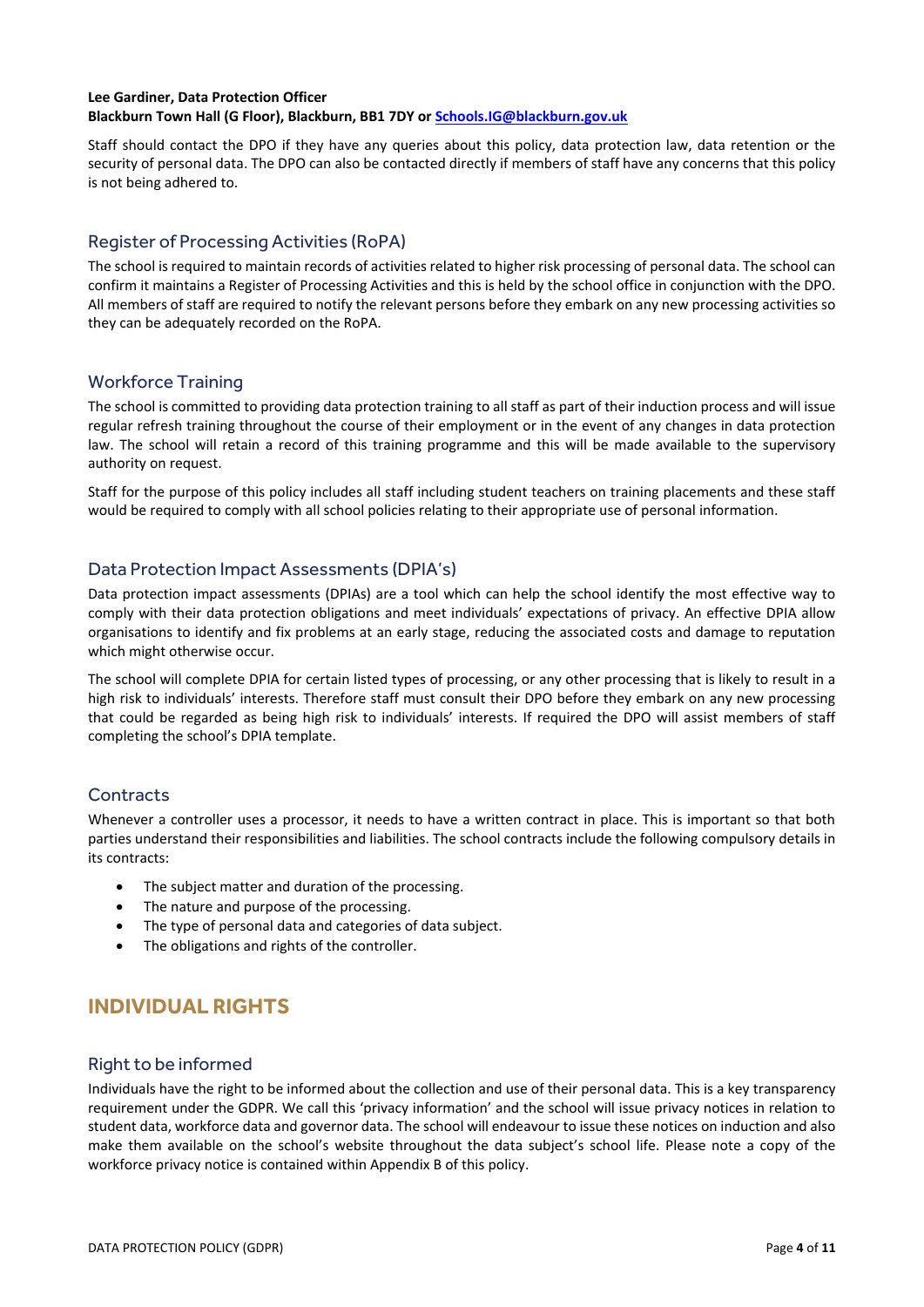#### Right of Access

Individuals have the right to access their personal data (commonly known as subject access) and supplementary information about the processing of their data. The right of access allows individuals to be aware of and verify the lawfulness of the processing of their personal data. The information that can be requested includes:

- Confirmation that their personal data is being processed.
- Access to a copy of the data.
- The purposes of the data processing.
- The categories of personal data concerned.
- Who the data has been, or will be, shared with.
- How long the data will be stored for.
- The source of the data, if not the individual.
- Whether any automated decision-making is being applied to their data, and what the significance and consequences of this might be for the individual.

'Subject access' requests can be submitted to the DPO in writing and must contain the name of the data subject, a correspondence address and a description of the information requested. The school will provide the information without delay and at the latest within one month of receipt of the request. The school will not apply a fee to requests unless the request is manifestly unfounded or excessive. The school will take reasonable steps to verify the identification of the applicant and if the applicant wishes to request a review of the school's decision, the process for doing so will be clearly outlined in the response issued.

#### Individual rights

GDPR also empowers individuals with the right to rectification, erasure, right to restrict processing, data portability, right to object and rights in relation to automated decision making or profiling. The school will carefully consider any requests under these rights and requests can be made in writing to the school's DPO using the contact details provided above.

# <span id="page-5-0"></span>**DATA SECURITY**

Principle f) states data should be processed in a manner that ensures appropriate security of the personal data. This means the school must have appropriate security to prevent the personal data it holds being accidentally or deliberately compromised. Particular attention will be paid to the need for security of sensitive personal data.

Manual data will be stored where it is not accessible to anyone who does not have a legitimate reason to view or process that data. Staff should carefully consider whether they need to take any manual data offsite before doing so and record instances where any 'special categories of data' is taken offsite. The following measures must be taken by staff in relation to electronic data:

- Portable electronic devices, such as laptops, tablets and hard drives that contain personal data are stored in a locked cupboard or draw.
- Encryption software is used to protect all portable devices and removable media that contain personal data, such as laptops and USB devices.
- Passwords must meet appropriate security standards, be changed at regular intervals and must not be divulged to any other persons.
- Where personal data is shared with a third party, staff should carry out due diligence and ensure the data is sent in a secure manner or appropriate measures are taken to mitigate the risk of individuals being identified.
- When sending personal data to a third party, staff must carefully check the recipient and their contact details
- Where personal devices are used to access organisational email accounts, staff should ensure appropriate passwords are applied to the device and they access the accounts by the recommended means i.e. Office 365 users should use the Office 365 application rather than syncing to phone.
- Staff should not open links when emails are received from unknown recipients or the emails appear suspicious.
- Personal data must be stored in a secure and safe manner, with careful consideration made to who can access the data.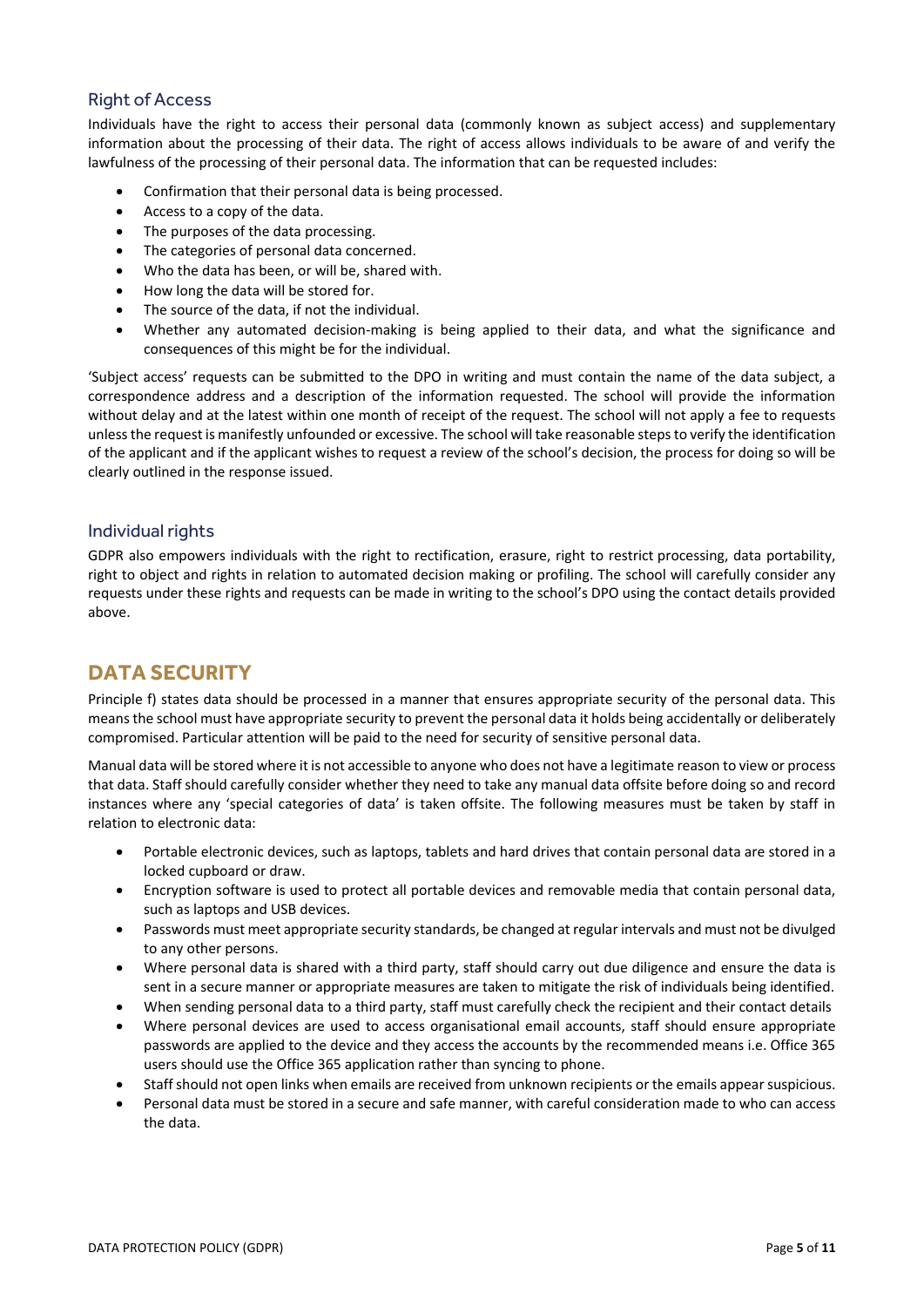# <span id="page-6-0"></span>**BREACH REPORTING**

The GDPR introduces a duty on all organisations to report certain types of personal data breach to the relevant supervisory authority. Where feasible, the school must do this within 72 hours of becoming aware of the breach, it is therefore essential that **all members of staff make the relevant persons aware of any potential breaches of data protection without undue delay**. This includes all losses, thefts or inadvertent disclosures of personal data. It also includes the loss or theft of any device that holds personal data. The relevant persons will then follow the breach procedure outlined in Appendix A in conjunction with the DPO.

The DPO will investigate all reported incidents to confirm whether or not a personal data breach has occurred. If a personal data breach is confirmed, the DPO will follow the relevant procedure based on the criticality and quantity of the personal data involved. For significant personal data breaches, the school will carefully consider whether it is required to notify the Information Commissioner and the data subjects affected.

## <span id="page-6-1"></span>**DATA RETENTION**

Principle f) states data must be kept in a form which permits identification of data subjects for no longer than is necessary for the purposes for which the personal data are processed. Data will only be retained for the specified period outlined in the records management schedule that the school has adopted and will be destroyed in a secure manner thereafter. A copy of the records management schedule is available on request from the school office or from the DPO.

# <span id="page-6-2"></span>**DATA ACCURACY AND LIMITATION**

The school will issue regular reminders to staff and parents to ensure that personal data held is up to date and accurate. Any inaccuracies discovered should be rectified and if the inaccurate information has been disclosed to a third party; the recipients will be informed of the corrected data.

The school will only collect personal data for specified, explicit and legitimate reasons. We will explain these reasons to the individuals in the school's privacy notices. If we want to use personal data for reasons other than those given when we first obtained it, we will inform the individuals concerned before we do so, and seek consent where necessary. Staff must only process personal data where it is necessary to do so in their jobs.

## <span id="page-6-3"></span>**INFORMATION REQUESTS**

Parents, or those with parental responsibility, have a legal right to free access to their child's educational record (which includes most information about a student) within 15 school days of receipt of a written request. The school will adhere with 'subject access' requests as outlined in Section 7.2 of this policy.

Personal data will only be disclosed to third party organisations or individuals for whom consent has been given to receive the data, or organisations that have a legal right to receive the data without consent being given e.g. examination boards.

Requests for personal data by the Police or other bodies with law enforcement powers (e.g. HMRC), will usually only be considered when accompanied by a data protection form such as a 'Lancashire Constabulary DP1'. This form typically contains details of the applicant, the purpose of the request and the section of the legislation the information is being requested under. This will allow the DPO to make an informed decision as to whether the request is proportionate for the purposes requested, against the rights of the data subject

If requests are received from parents/carers for the names of students in their class (e.g. for Christmas card or birthday invites), only first names will usually be released, however the school reserves the right to refuse any request in its entirety.

## <span id="page-6-4"></span>**CCTV AND BIOMETRIC DATA**

The school uses CCTV in various locations around the school site; as such it adheres to the ICO's code of practice for the use of CCTV. We do not need to ask individuals' permission, but cameras are clearly visible and accompanied by prominent signs explaining that CCTV is in use. Any enquiries about the CCTV system or requests for footage should be directed to the DPO.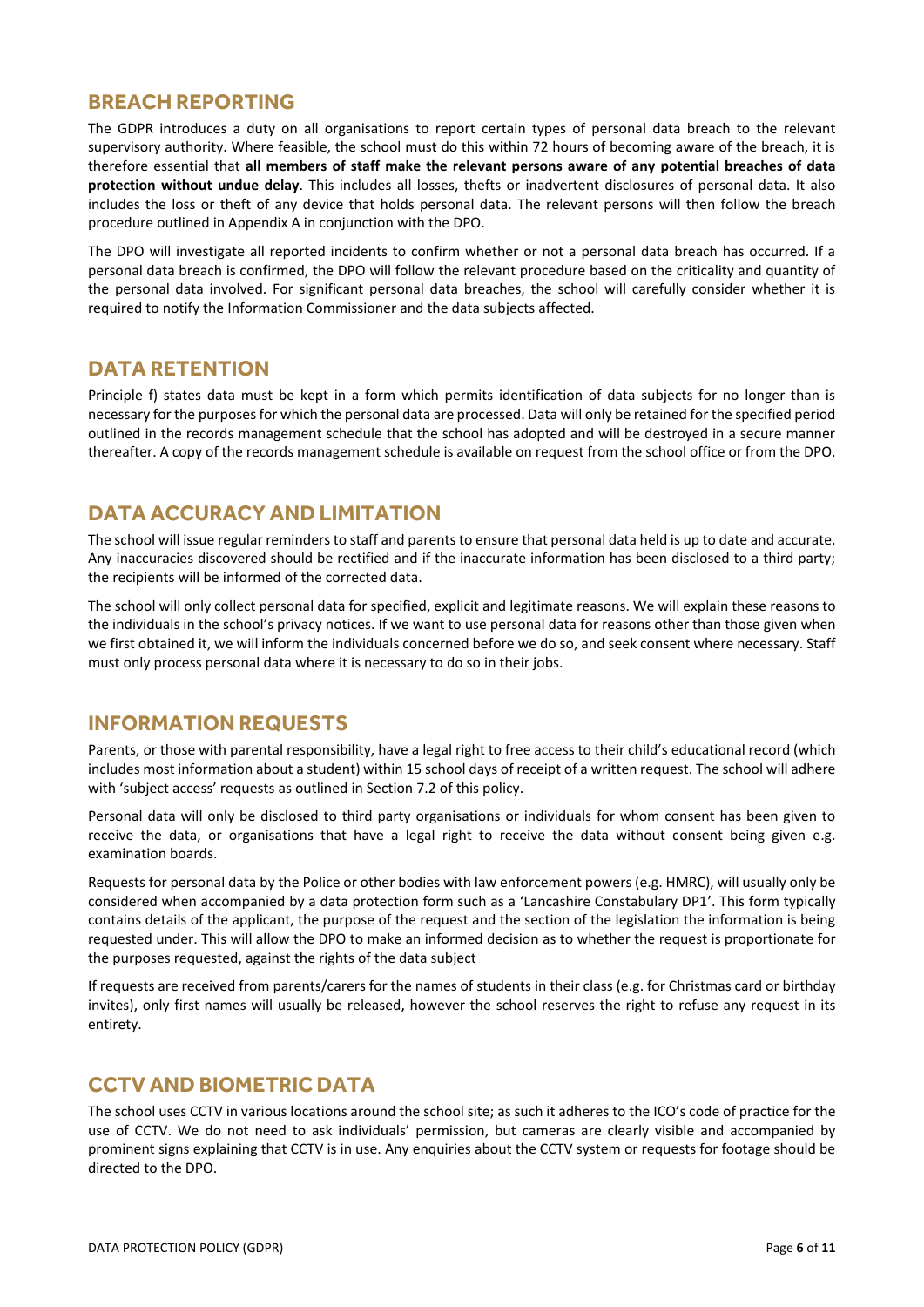Where we use students' biometric data as part of an automated biometric recognition system such as school meal payments, we will comply with the requirements of the Protection of Freedoms Act 2012.

Parents/carers will be notified before any biometric recognition system is put in place or before their child first takes part in it. The school will get written consent from at least one parent or carer before we take any biometric data from their child and first process it. Parents/carers and students have the right to choose not to use the school's biometric system(s) and we will provide alternative means of accessing the relevant services for those students. Parents/carers and students can object to participation in the school's biometric recognition system(s), or withdraw consent, at any time, and we will ensure that any relevant data already captured is deleted.

Where staff members or other adults use the school's biometric system(s), we will also obtain their consent before they first take part in it, and provide alternative means of accessing the relevant service should they object. Staff and other adults can also withdraw consent at any time, and the school will delete any relevant data already captured.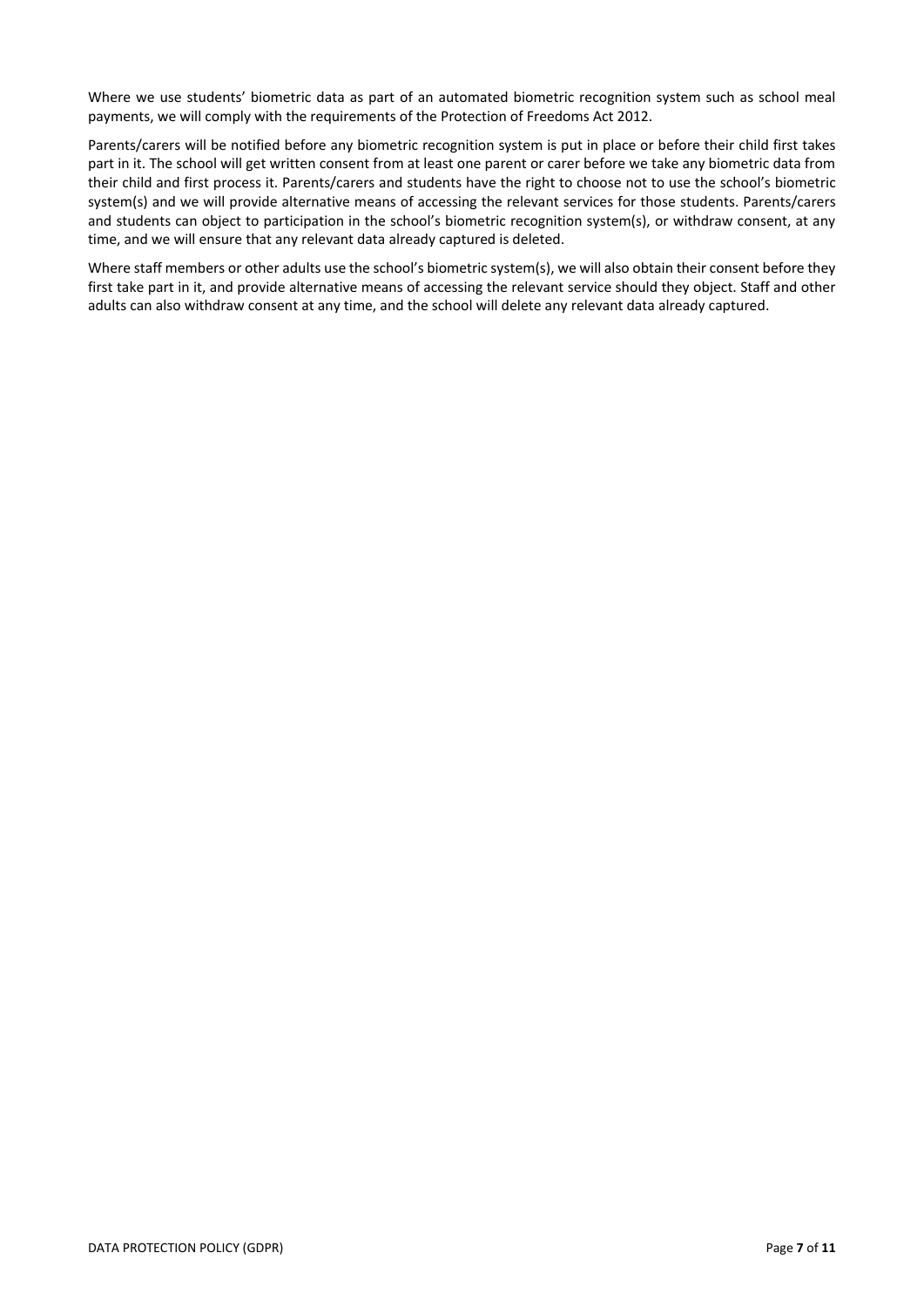# **APPENDIX 1 - BREACH REPORTING PROCEDURE**

<span id="page-8-0"></span>In the event of a data breach, including a potential breach, the staff member or data processor must immediately notify the DPO or relevant persons. The reporting member of staff will complete Sections 1-3 of the 'Personal Data Breach Form' before submitting to the DPO. The DPO will investigate the report, and determine whether a breach has occurred. To decide, the DPO will consider whether personal data has been accidentally or unlawfully lost, stolen, destroyed, altered or disclosed. The DPO will take the following steps:

- Make all reasonable efforts to contain and minimise the impact of the breach, assisted by relevant staff members or data processors where necessary.
- Assess the potential consequences, based on how serious they are, and how likely they are to happen.
- Notify the Head teacher or Chair of Governors if felt appropriate.
- Decide whether the breach must be reported to the ICO. This must be judged on a case-by-case basis. To decide, the DPO will consider whether the breach is likely to negatively affect people's rights and freedoms, and cause them any physical, material or non-material. If it's likely that there will be a risk to people's rights and freedoms, the DPO will advise the Headteacher that they must notify the ICO.
- The DPO will document the decision (either way) in Section 7 of the 'Personal Data Breach Form', in case it is challenged at a later date by the ICO or an individual affected by the breach.
- Where the ICO must be notified, the DPO will do this via the 'report [a breach' page of the ICO website](https://ico.org.uk/for-organisations/report-a-breach/) within 72 hours. As required, the DPO will set out:
	- o A description of the nature of the personal data breach.
	- o The name and contact details of the DPO.
	- o A description of the likely consequences of the personal data breach.
	- $\circ$  A description of the measures that have been, or will be taken, to deal with the breach and mitigate any possible adverse effects on the individual(s) concerned.

If all the above details are not yet known, the DPO will report as much as they can within 72 hours. The report will explain that there is a delay, the reasons why, and when the DPO expects to have further information. The DPO will submit the remaining information as soon as possible.

- Notify any relevant third parties who can help mitigate the lossto individuals for example, the police, insurers, banks or credit card companies.
- Notify the data subject if the breach is likely to result in a high risk to their rights and freedoms.
- Document each breach, irrespective of whether it is reported to the ICO on the 'Personal Data Breach Register'.
- The DPO and Headteacher will discuss each breach to review what happened and how reoccurrence can be prevented.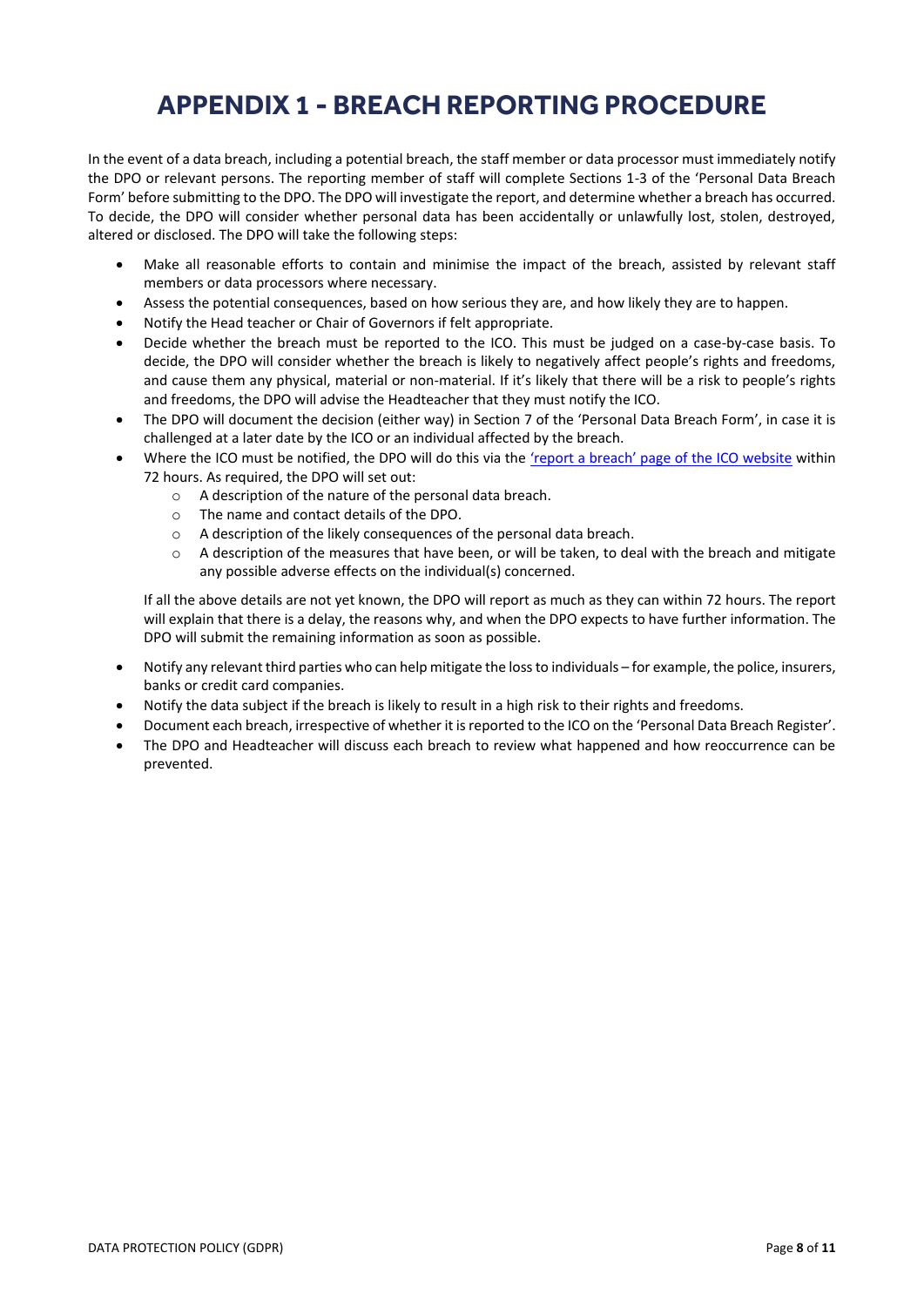# <span id="page-9-0"></span>**APPENDIX 2 - PRIVACY NOTICE (HOW WE USE SCHOOL WORKFORCE INFORMATION)**

The categories of school workforce information that we collect, process, hold and share include:

- Personal information (such as name, employee or teacher number, national insurance number).
- Special categories of data including characteristics information such as gender, age, ethnic group.
- Contract information (such as start dates, hours worked, post, roles and salary information).
- Work absence information (such as number of absences and reasons).
- Qualifications (and, where relevant, subjects taught).
- Medical information (such as occupational health reports and medical conditions).

# <span id="page-9-1"></span>**WHY WE COLLECT AND USE THIS INFORMATION**

We use school workforce data to:

- Enable the development of a comprehensive picture of the workforce and how it is deployed.
- Inform the development of recruitment and retention policies.
- Enable individuals to be paid.
- Provide training and development for employees.

# <span id="page-9-2"></span>**THE LAWFUL BASIS ON WHICH WE PROCESS THIS INFORMATION**

We collect and use workforce data under the following conditions contained within Article 6(1) of the General Data Protection Regulations:

- a) Consent: the individual has given clear consent for you to process their personal data for a specific purpose.
- b) Legal obligation: the processing is necessary for you to comply with the law.
- c) Vital interests: the processing is necessary to protect someone's life.
- d) Public task: the processing is necessary for you to perform a task in the public interest or for your official functions, and the task or function has a clear basis in law.
- e) Legitimate interests: the processing is necessary for your legitimate interests or the legitimate interests of a third party unless there is a good reason to protect the individual's personal data which overrides those legitimate interests.

Where we process special category data we identify an additional processing condition within Article 9(2) of the GDPR:

# <span id="page-9-3"></span>**COLLECTING THIS INFORMATION**

Whilst the majority of information you provide to us is mandatory, some of it is provided to us on a voluntary basis. In order to comply with data protection legislation, we will inform you whether you are required to provide certain school workforce information to us or if you have a choice in this.

## <span id="page-9-4"></span>**STORING THIS INFORMATION**

We hold workforce data for a specified period which is detailed in the School's Retention Schedule which is contained within the IRMS's Information Management Toolkit for Schools. A copy of the retention schedule is available on request from the School's Data Protection Officer.

## <span id="page-9-5"></span>**WHO WE SHARE THIS INFORMATION WITH**

We routinely share this information with:

- Our local authority.
- The Department for Education (DfE).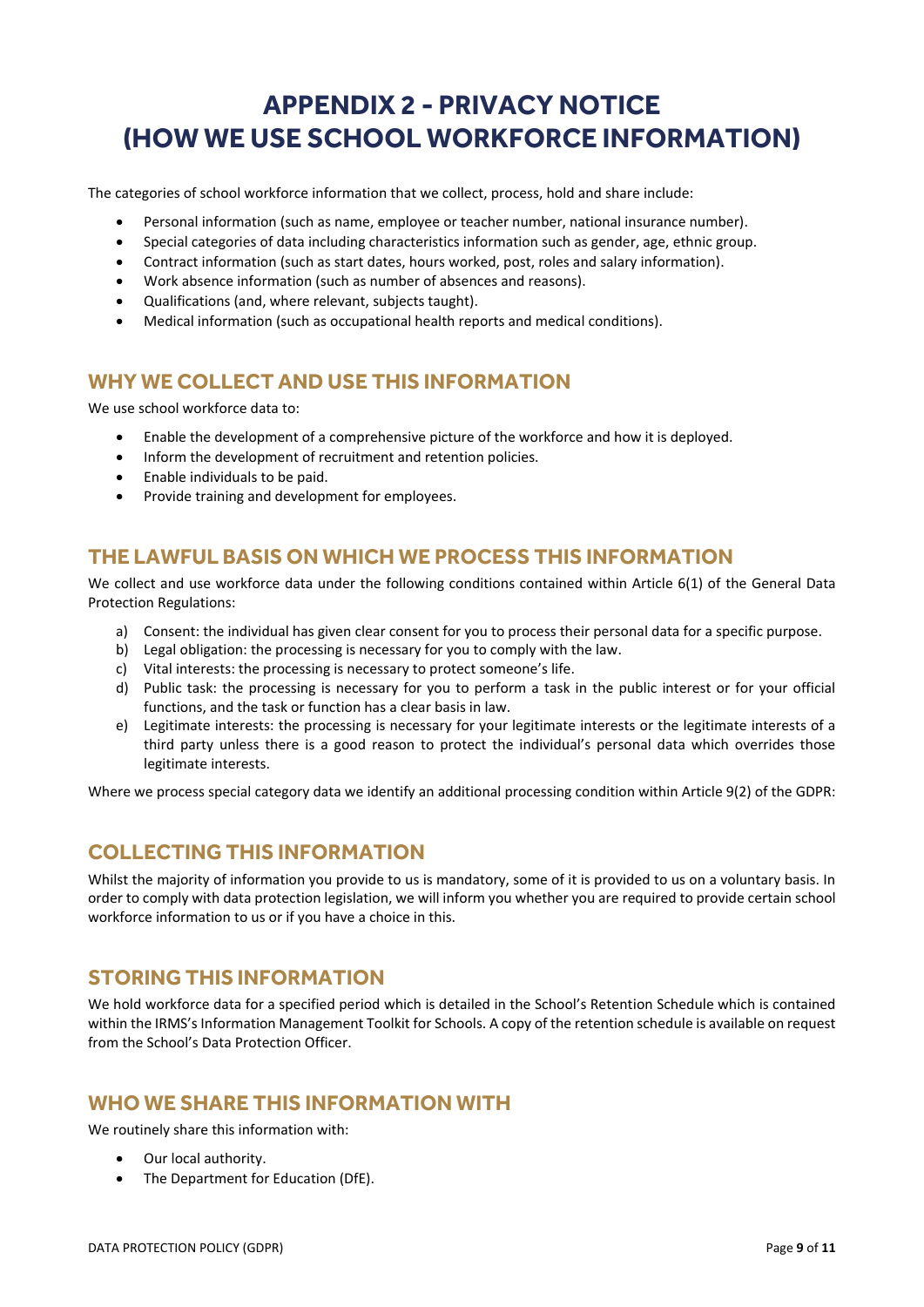# <span id="page-10-0"></span>**WHY WE SHARE SCHOOL WORKFORCE INFORMATION**

We do not share information about workforce members with anyone without consent unless the law and our policies allow us to do so.

- **Local Authority** We are required to share information about our workforce members with our local authority (LA) under section 5 of the Education (Supply of Information about the School Workforce) (England) Regulations 2007 and amendments.
- **Department for Education (DfE)** We share personal data with the Department for Education (DfE) on a statutory basis. This data sharing underpins workforce policy monitoring, evaluation, and links to school funding / expenditure and the assessment educational attainment.

# <span id="page-10-1"></span>**DATA COLLECTION REQUIREMENTS**

The DfE collects and processes personal data relating to those employed by schools (including Multi Academy Trusts) and local authorities that work in state funded schools (including all maintained schools, all academies and free schools and all special schools including Pupil Referral Units and Alternative Provision). All state funded schools are required to make a census submission because it is a statutory return under sections 113 and 114 of the Education Act 2005.

To find out more about the data collection requirements placed on us by the Department for Education including the data that we share with them, go to [https://www.gov.uk/education/data-collection-and-censuses-for-schools.](https://www.gov.uk/education/data-collection-and-censuses-for-schools)

The department may share information about school employees with third parties who promote the education or wellbeing of children or the effective deployment of school staff in England by:

- Conducting research or analysis.
- Producing statistics.
- Providing information, advice or guidance.

The department has robust processes in place to ensure that the confidentiality of personal data is maintained and there are stringent controls in place regarding access to it and its use. Decisions on whether DfE releases personal data to third parties are subject to a strict approval process and based on a detailed assessment of:

- Who is requesting the data.
- The purpose for which it is required.
- The level and sensitivity of data requested.
- The arrangements in place to securely store and handle the data.

To be granted access to school workforce information, organisations must comply with its strict terms and conditions covering the confidentiality and handling of the data, security arrangements and retention and use of the data.

For more information about the department's data sharing process, please visit: [https://www.gov.uk/data-protection](https://www.gov.uk/data-protection-how-we-collect-and-share-research-data)[how-we-collect-and-share-research-data](https://www.gov.uk/data-protection-how-we-collect-and-share-research-data)

To contact the department[: https://www.gov.uk/contact-dfe](https://www.gov.uk/contact-dfe)

# <span id="page-10-2"></span>**REQUESTING ACCESS TO YOUR PERSONAL DATA**

Under data protection legislation, you have the right to request access to information about you that we hold. To make a request for your personal information, contact [include details of school email address]

You also have the right to:

- Object to processing of personal data that is likely to cause, or is causing, damage or distress.
- Prevent processing for the purpose of direct marketing.
- Object to decisions being taken by automated means.
- In certain circumstances, have inaccurate personal data rectified, blocked, erased or destroyed.
- Claim compensation for damages caused by a breach of the Data Protection regulations.

If you have a concern about the way we are collecting or using your personal data, we ask that you raise your concern with us in the first instance. Alternatively, you can contact the Information Commissioner's Office at <https://ico.org.uk/concerns/>